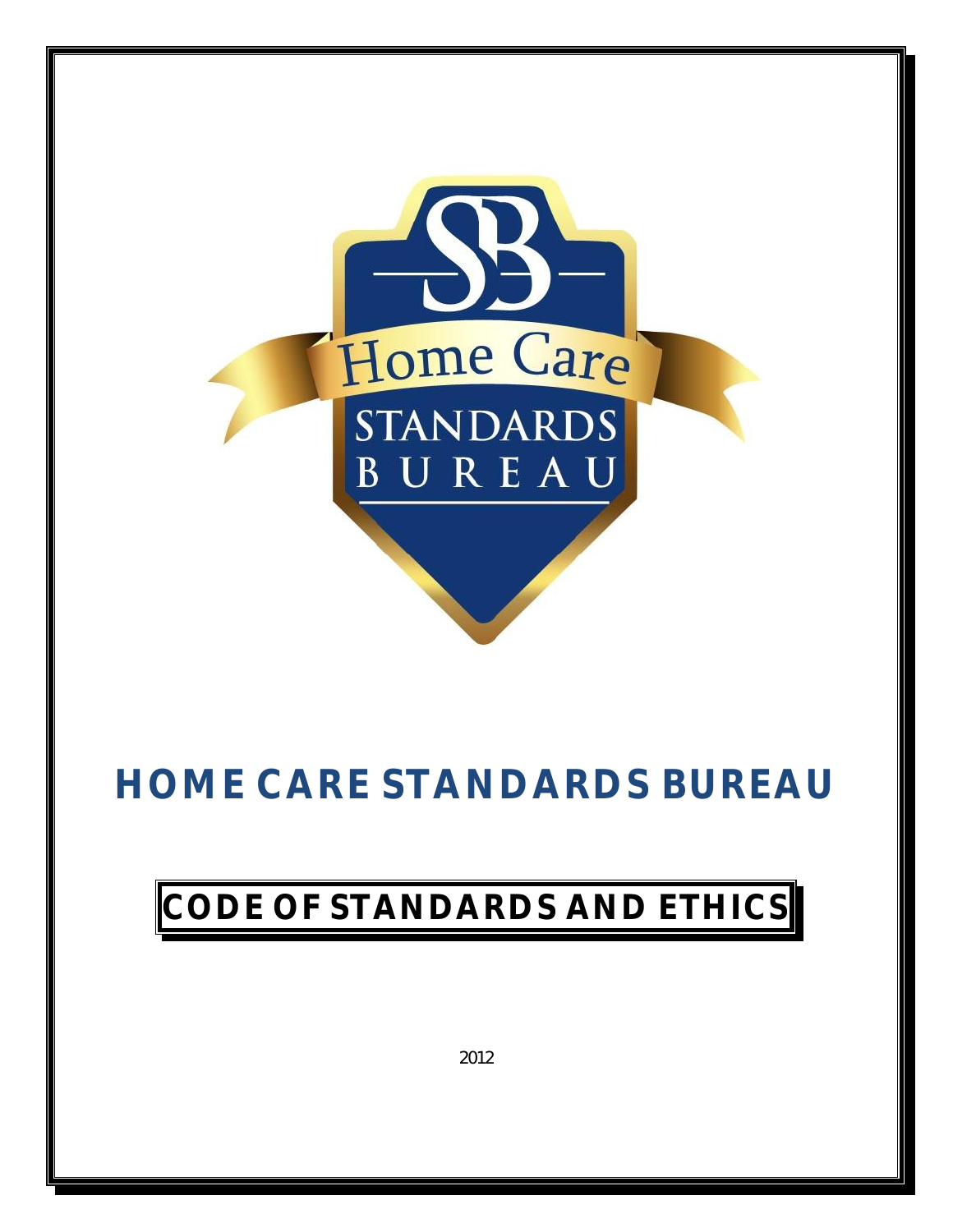# TABLE OF CONTENTS

| П. |                                                   |
|----|---------------------------------------------------|
|    |                                                   |
|    |                                                   |
|    |                                                   |
|    |                                                   |
|    |                                                   |
|    | VIII. Appendix A-Sample Monthly Disclosure Form10 |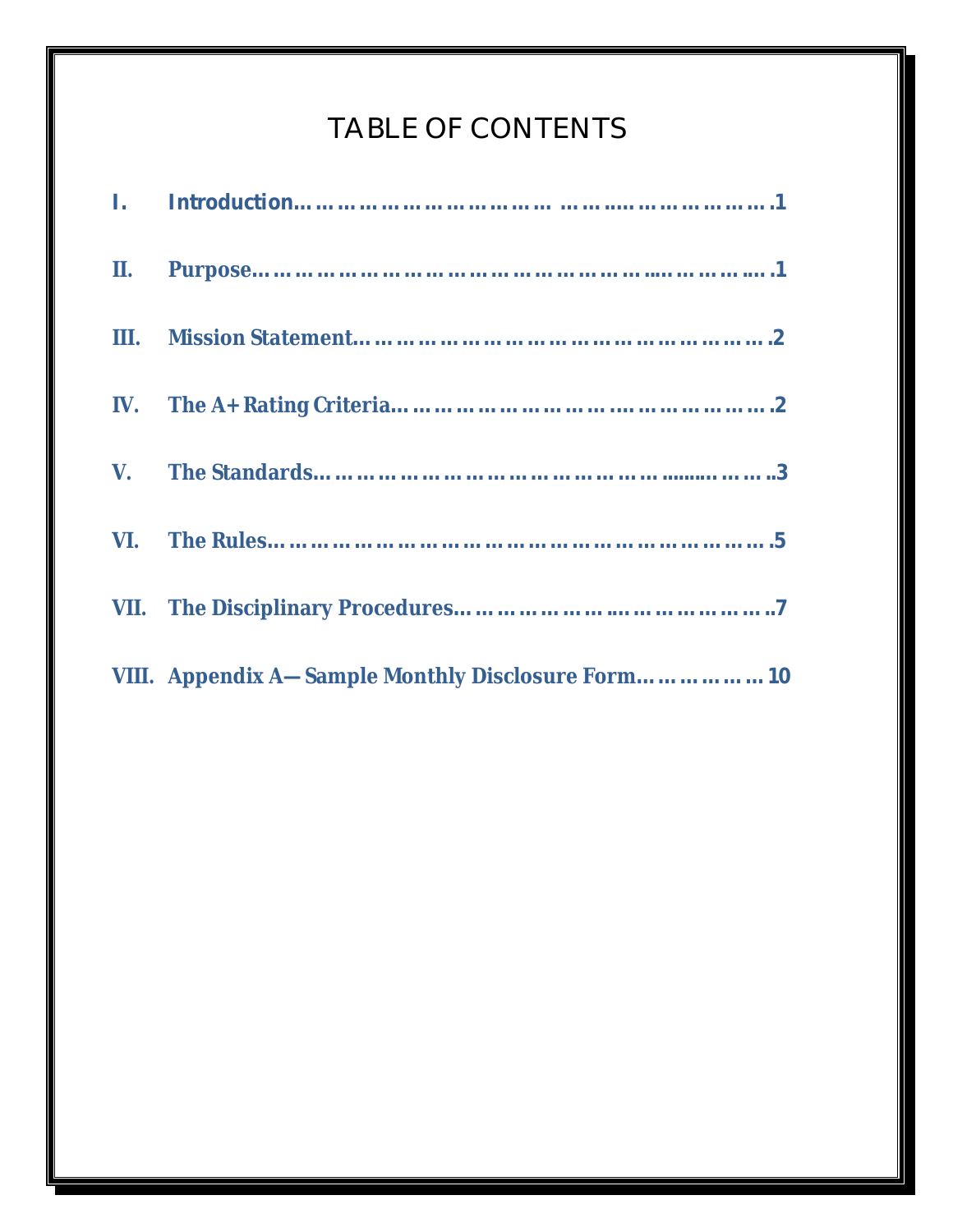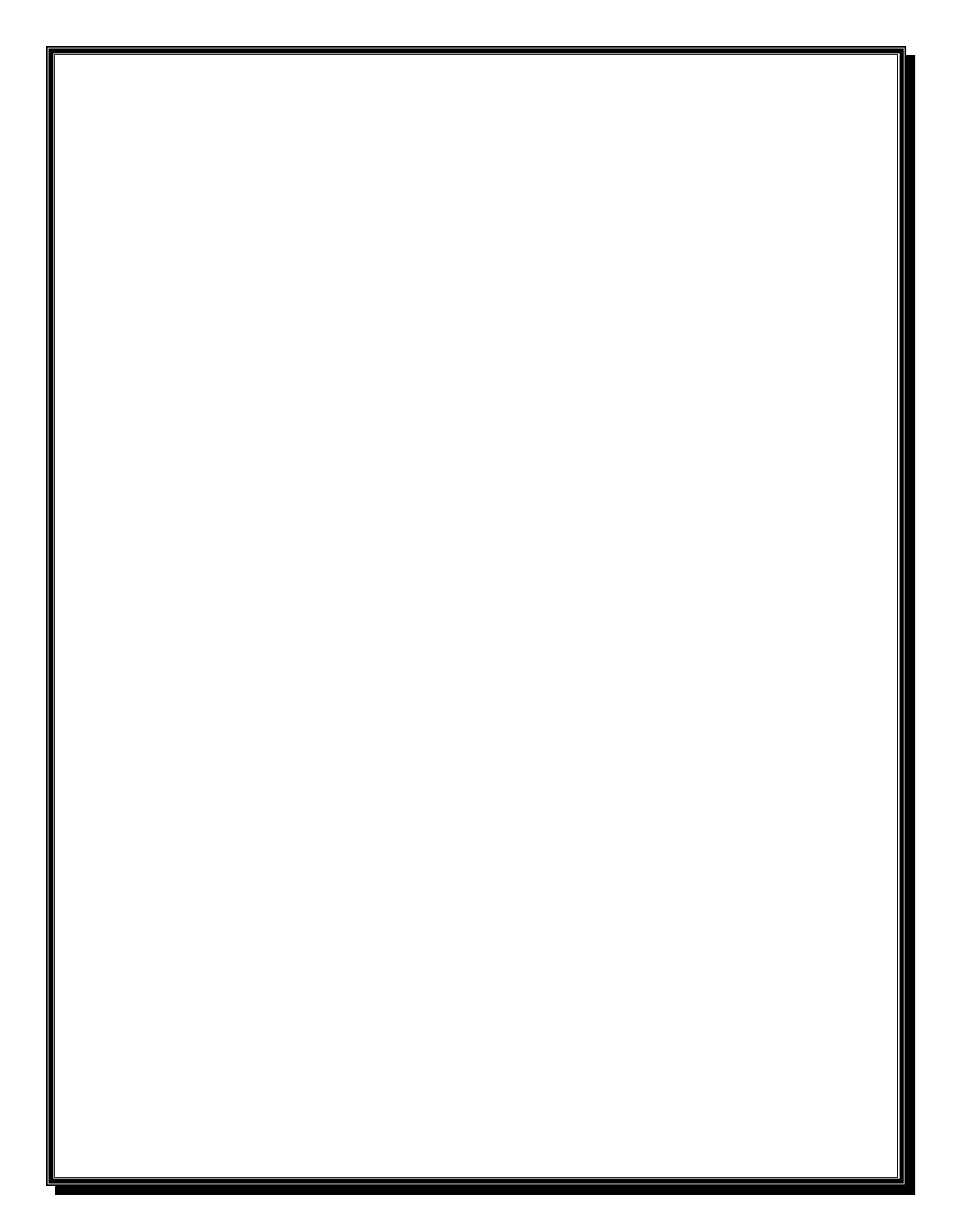# **I. Introduction**

The purpose of the Home Care Standards Bureau (HCSB) is to provide a method of rating non-medical home care agencies now operating in the United States. The HCSB grants only an A+ rating to those agencies that are willing to vigilantly uphold the HCSB Code of Standards and Ethics. By providing a rating for non-medical home care agencies, HCSB is helping to ensure that the clients, patients and their family members are fully confident in the ability of these agencies and their employees to provide ethical as well as compassionate service while complying with all applicable laws and regulations.

## **II. Purpose**

The HCSB created the HCSB Code of Standards and Ethics (Code) to provide ethical standards and rules of conduct for all A+ agencies and its employees. The HCSB investigates formal complaints lodged against the A+ agency, staff, or caregivers for alleged violations of the Code and disciplines when appropriate.

An A+ agency is required to comply with the Standards and Rules set forth in this Code. A+ agencies and their employees must also follow all rules and regulations for their profession that are promulgated by state and federal law, licensing boards, state agencies, companies and industry organizations of which the A+ agency is a member.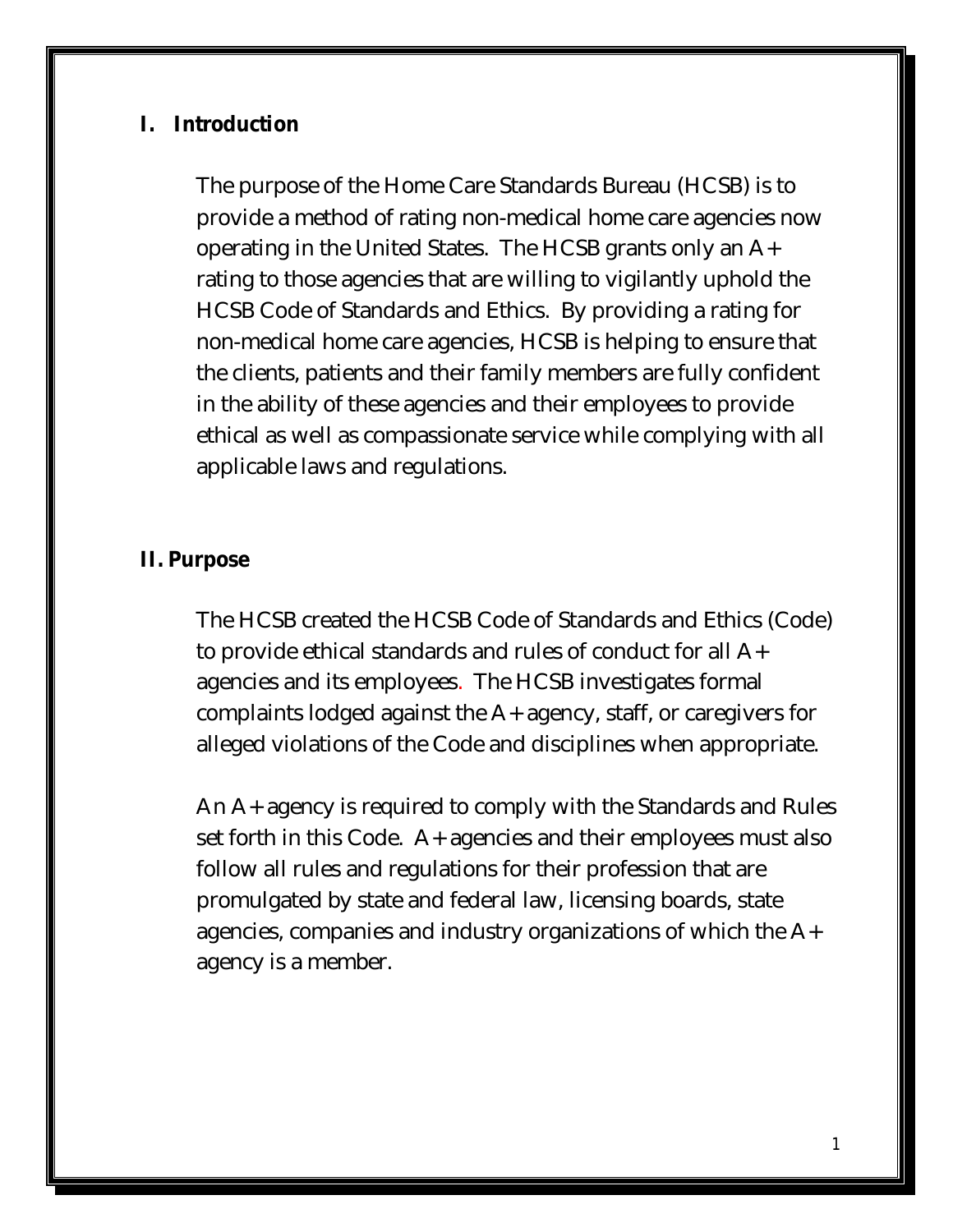#### **III. Mission Statement**

The Mission of HCSB is to raise the standards for professional caregiving.

## **IV. The A+ Rating Criteria**

In order to obtain and maintain the prestigious A+ Rating, agencies must adhere to the following criteria:

- ü The agency must be fully and properly licensed by their states regulatory offices for non-medical home care agencies
- ü The agency must have on staff a qualified person in the field of aging that meets the HCSB requirements. Examples that meet the HCSB requirements include the following:
	- o Gerontologist
	- o Registered Nurse
	- o Geriatric Care Manager
	- o Certified Senior Advisor
- ü All caregivers employed or contracted by the agency must have all applicable licenses.
- ü The caregivers employed or contracted by the agency must be fluent in the English language
- ü The agency owner or operating manager or a person in a control position must have been in the paying home care business for at least one year
- ü All caregivers employed or contracted by the agency must have passed a multi-tiered background check, including but not limited to a 50 state multi-jurisdictional, criminal, sex offender registry and driving record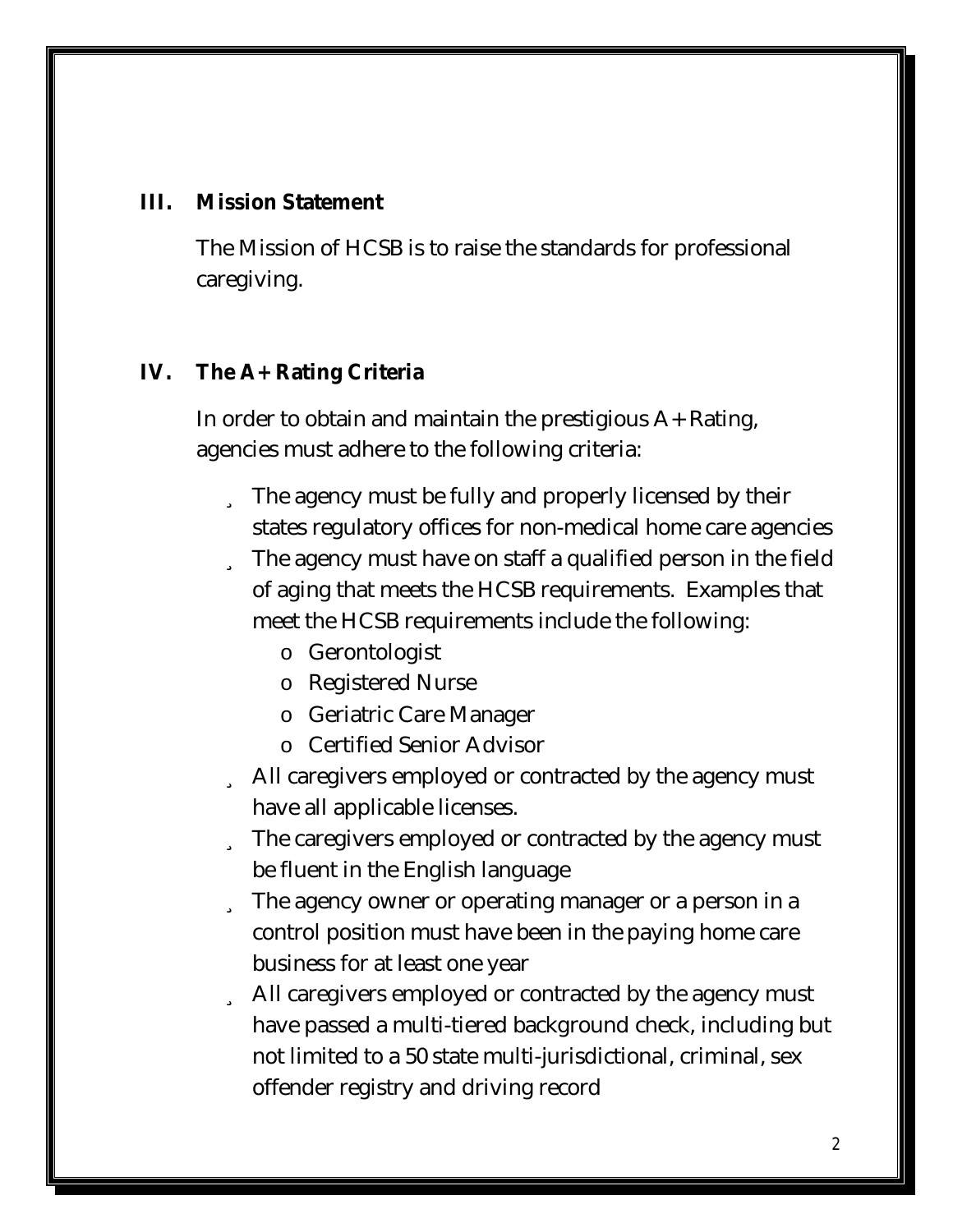- ü The agency must have no unresolved complaints with state licensing agencies
- ü The agency must agree to abide and sign the HCSB Code of Standards and Ethics
- ü The agency must agree to both scheduled and unannounced on-site audits
- ü The agency must complete a monthly disclosure form
- ü The agency must agree to hold their care givers to high standards.

## **V. The Standards**

The Standards define the ethical and professional conduct to which A+ agencies must adhere to while carrying out their business activities.

#### **Standard #1—Kindness**

All persons representing the agency will adhere to a standard of kindness and will treat each patient, client and their family members with compassion and respect.

#### **Standard #2—Honesty**

All persons representing the agency will adhere to a standard of honesty. They will not lie, cheat or steal. All representatives must accurately and completely communicate to their potential clients, patients and their family members both orally and in business materials of their qualifications and credentials. All representatives must ensure that their potential clients, patients and their family members fully comprehend proposed services or products.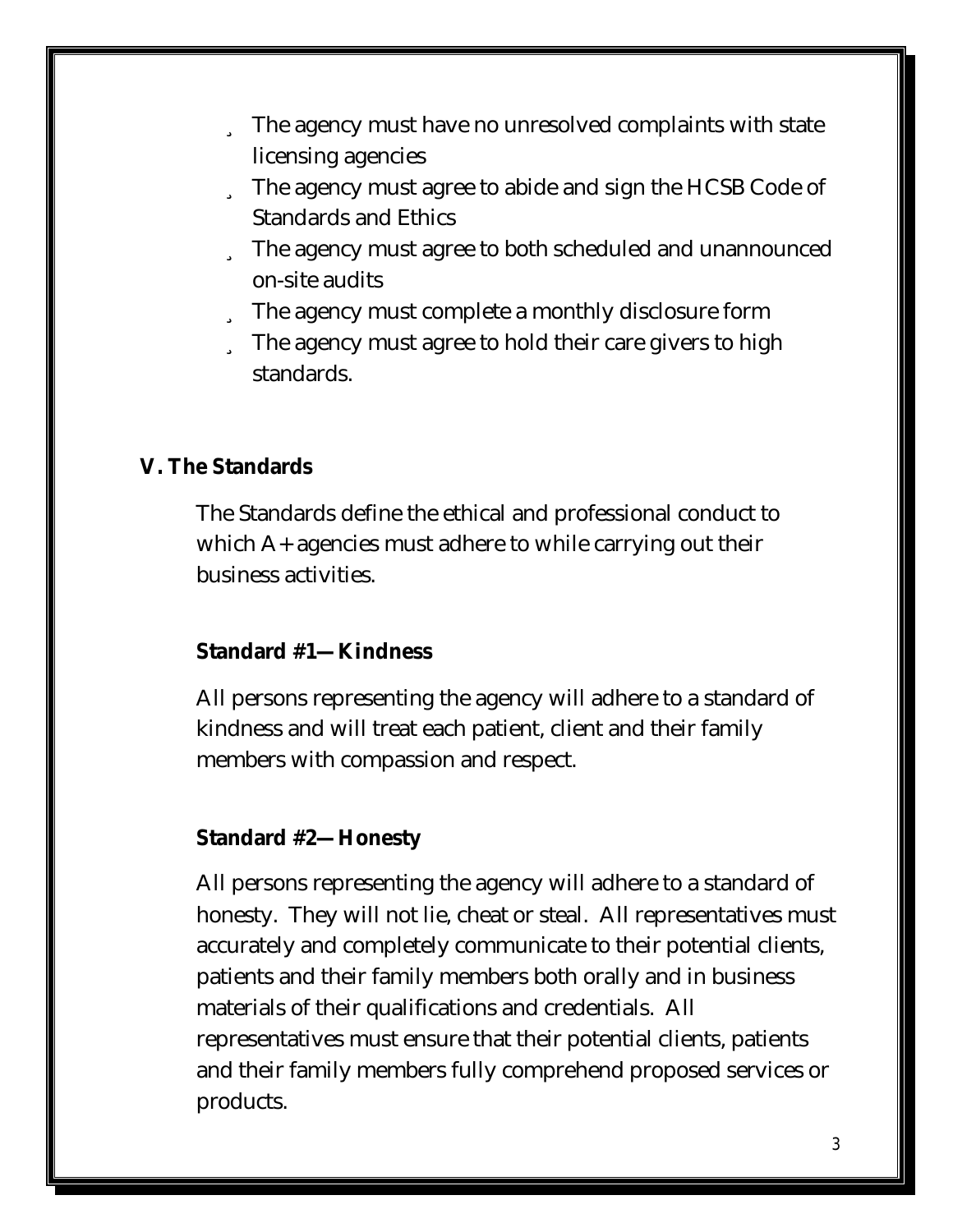## **Standard #3—Respect**

All persons representing the agency will adhere to a standard of respect. They will treat each client, patient, their family members and all other persons in contact with the agency with respect of inherent worth, dignity and human rights of every individual.

#### **Standard #4—Dignity**

All persons representing the agency will adhere to a standard of dignity. They will regard each client, patient, their family members in the highest esteem and will ensure to maintain the self- respect of the individual.

#### **Standard #5—Safety**

All persons representing the agency will adhere to a standard of safety. They will ensure their actions are not intended to do harm or foul to any individual in contact with the agency.

**Standard #6—Competency** 

All persons representing the agency will adhere to a standard of competence. They have an obligation to keep his/her professional training, skills, and knowledge current and comprehensive in order to competently provide professional services to clients, patients, their family members and any other individuals in contact with the agency. Such competency must be maintained and enhanced over time as a result of changes in legal, regulatory, and professional standards and processes.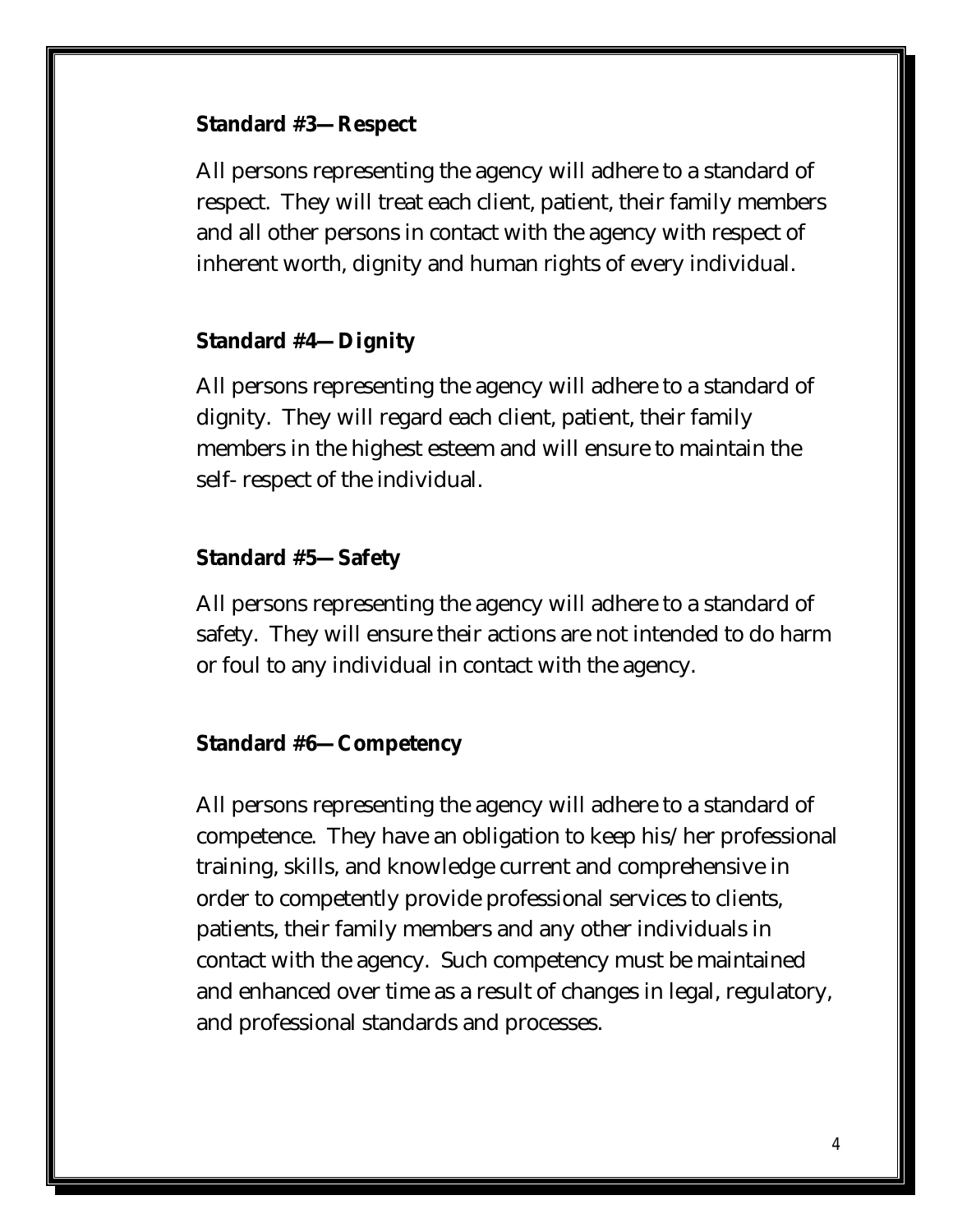# **VI. The Rules**

The Rules are derived from the Standards. The Rules establish requirements for professional behavior that an A+ agency can readily apply to business situations.

# **RULES THAT RELATE TO THE STANDARD OF KINDNESS**

**Rule 101:** An A+ Agency will ensure that its staff members and employees treat every client and family member of the client with kindness and compassion. Under no circumstances will the A+ agency or employee of the agency inflict intentional harm physically or emotionally nor conduct malicious behavior toward the client.

# **RULES THAT RELATE TO THE STANDARD OF HONESTY**

**Rule 201:** The A+ agency, its staff and employees, shall accurately and completely convey to clients and potential clients and/or family members whether presented orally or on business materials, their true profession and active professional licenses or credentials.

**Rule 202:** The A+ agency, its staff and employees, shall not solicit clients through false or misleading communications or advertisements, whether written, oral, or electronic. This includes misrepresentation via an incomplete description of a product or service.

**Rule 203:** The A+ agency, its staff and employees, shall not provide make false or misleading statements to a client or the client's family members, or to any governmental, administrative or other regulatory body or official, or any other person or entity.

**Rule 204:** The A+ agency, its staff and employees, shall not represent the views of HCSB, or purport to represent such views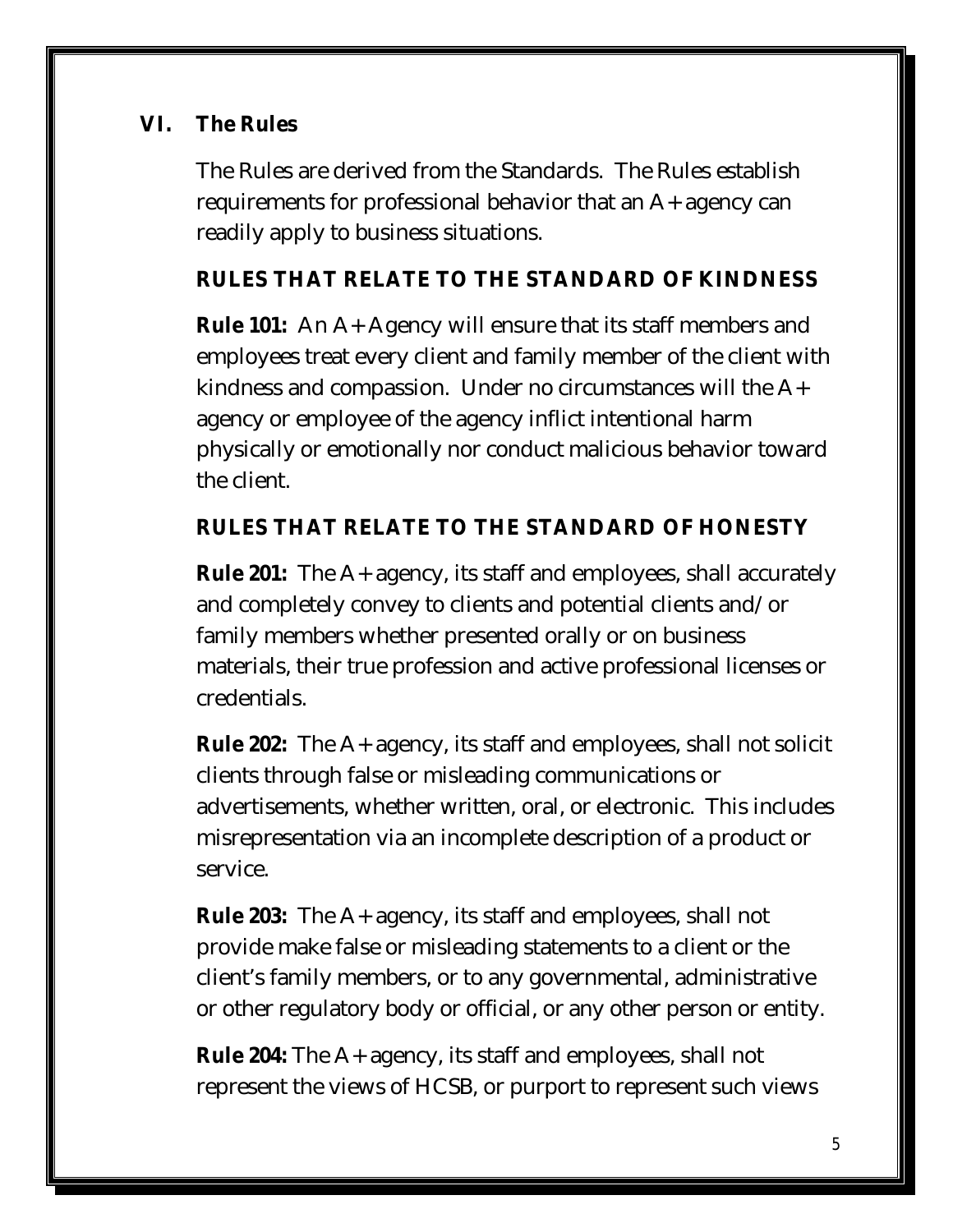unless the agency has been expressly authorized by HCSB to do so.

# **RULES THAT RELATE TO THE STANDARD OF RESPECT**

**Rule 301:** The A+ agency, its staff and employees, shall hold each client and the client's family members in the highest esteem and will ensure that they are mindful of offensive or degrading remarks or actions and will refrain from disrespecting, offending or degrading the client and the client's family members.

# **RULES THAT RELATE TO THE STANDARD OF DIGNITY**

**Rule 401:** The A+ agency, its staff and employees, shall hold each client and client's family members in the highest regard and will ensure to be mindful of each client's worthiness and maintain constant respect for their dignity.

# **RULES THAT RELATE TO THE STANDARD OF SAFETY**

**Rule 501:** The A+ agency, its staff and employees, shall ensure that the safety of the client and the client's family members is maintained and will be mindful to ensure the client and the client's family members are free from injury, danger or loss at all times.

# **RULES THAT RELATE TO THE STANDARD OF COMPETENCY**

**Rule 601:** An A+ agency holding professional licenses or credentials will comply with the rules, regulations, and ethical codes that govern the holders of such licenses or credentials.

**Rule 602**: An A+ agency shall stay current with governmental, regulatory, administrative, and professional standards or requirements that affect, or have the potential to affect, such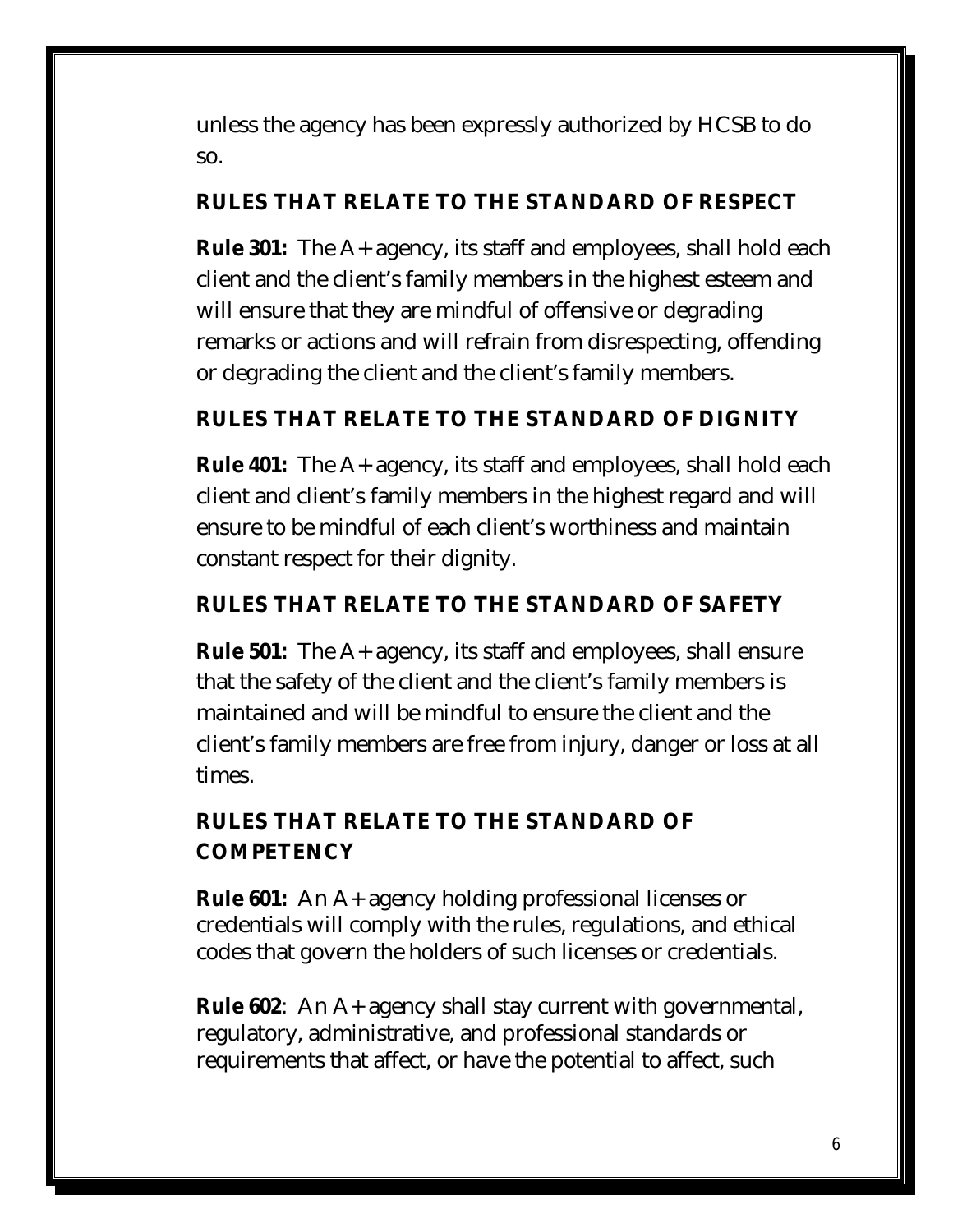agencies skill set and professional competence. These professional development steps include, but are not limited to, completing any Continuing Education (CE) requirements as mandated by such agencies professional licensing authority, credentialing body.

**Rule 603:** An A+ agency, its staff and employees, shall limit their professional advice or services to those areas in which they are competent. Otherwise, as warranted, such agency shall direct their client to obtain, or shall obtain on their behalf, professional advice and/or services from other individuals qualified to provide them.

**Rule 604:** Any A+ agency that has been named as a subject of a complaint, an indictment, an administrative order, a court issued injunctive order or an administrative investigation, or appears as an associated party to the subject of any such complaint, indictment, order or investigation, that has been filed by a governmental, regulatory or administrative body, including, but not limited to, by any attorney general or criminal prosecutor, may be administratively suspended by the HCSB, at its discretion, pending the results of further action. HCSB may presume for any and all purposes that the allegations or findings of any such complaint, indictment or order are true.

#### **VII. The Disciplinary Procedures**

HCSB has original jurisdiction over all such complaints and is solely and exclusively responsible for imposing any sanctions on A+ agencies as a result of complaint case review.

In addition to all other powers and authority expressly granted and fairly implied by the other provisions of this Code, HCSB is authorized to:

1. Impose an administrative suspension of an A+ agency's right to use the HCSB Credential. The administrative suspension is put in place prior to notifying the A+ agency that they have been named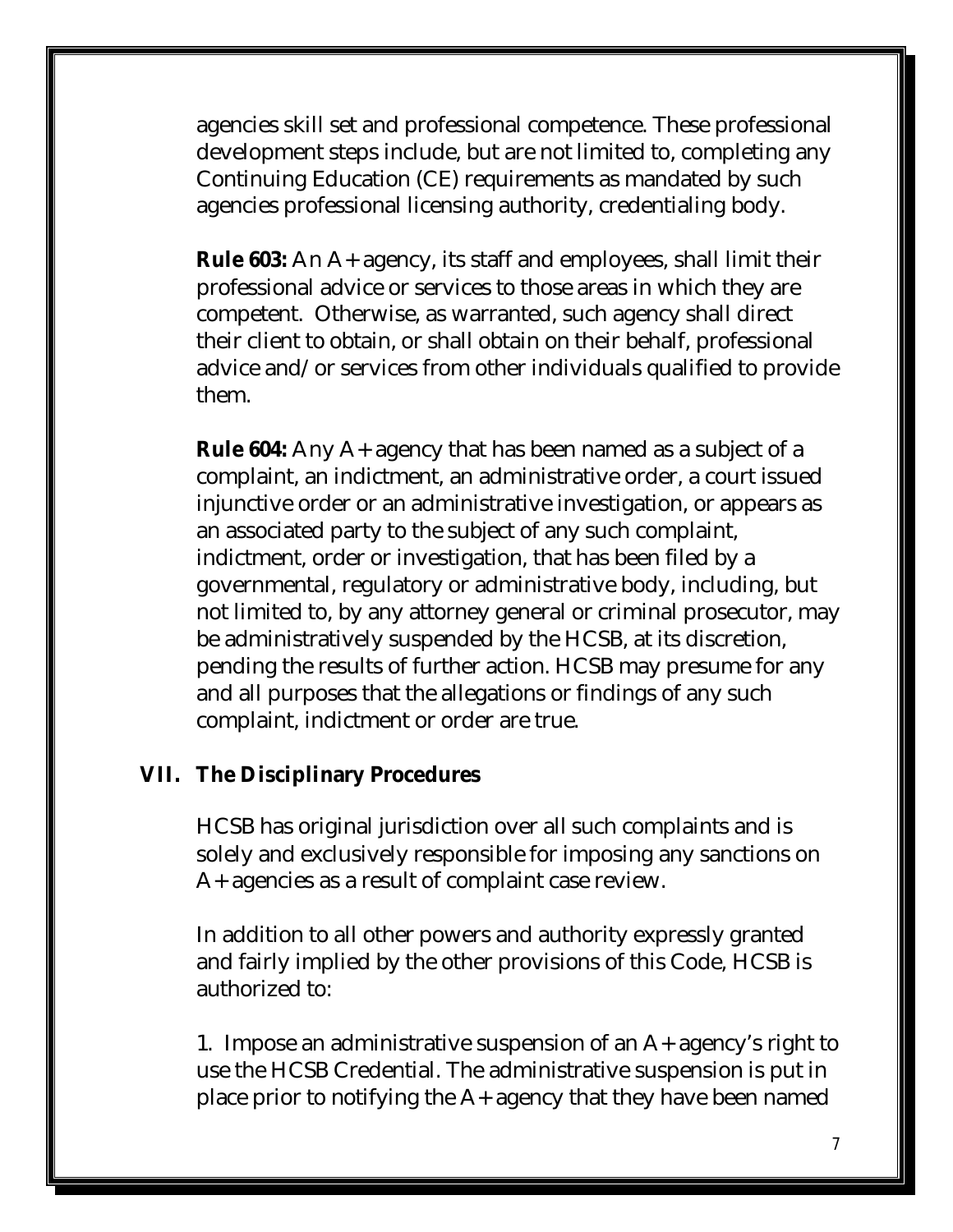as the subject of a complaint — and in advance of the complaint hearing. The administrative suspension, which may be imposed by HCSB, suspends an A+ agency's right to use the credential if such agency is named as the subject of, or is named as an associate to the subject of, a complaint or investigation by any governmental, licensing, or certifying agency or body authorized to instigate such action that charges, alleges, or investigates conduct of the agency, which would, if proven, establish a violation of this Code by the agency.

2. Adopt amendments to the disciplinary procedures as presented in this Code.

3. Adopt such other rules, procedures, and policies, including any changes to the HCSB Code of Ethics and Standards, as may be necessary or appropriate to govern the internal operations of the HCSB or to interpret or establish an accepted interpretation of this Code.

4. Impose sanctions against and discipline A+ agencies as provided for in this Code.

## **DISCIPLINARY ACTIONS IMPOSED**

HCSB is empowered to impose a range of sanctions, which include:

1. **Administrative Suspension.** HCSB may choose to impose an administrative suspension of an A+ agency's right to use the credential prior to notifying the agency that they have been named as the subject of a complaint — and in advance of the initial complaint hearing. HCSB may lift or continue the administrative suspension depending on its review findings.

2. **Private Censure.** HCSB may order private censure of an A+ agency. This form of censure shall be an unpublished written reproach sent by HCSB to a censured agency. HCSB may publish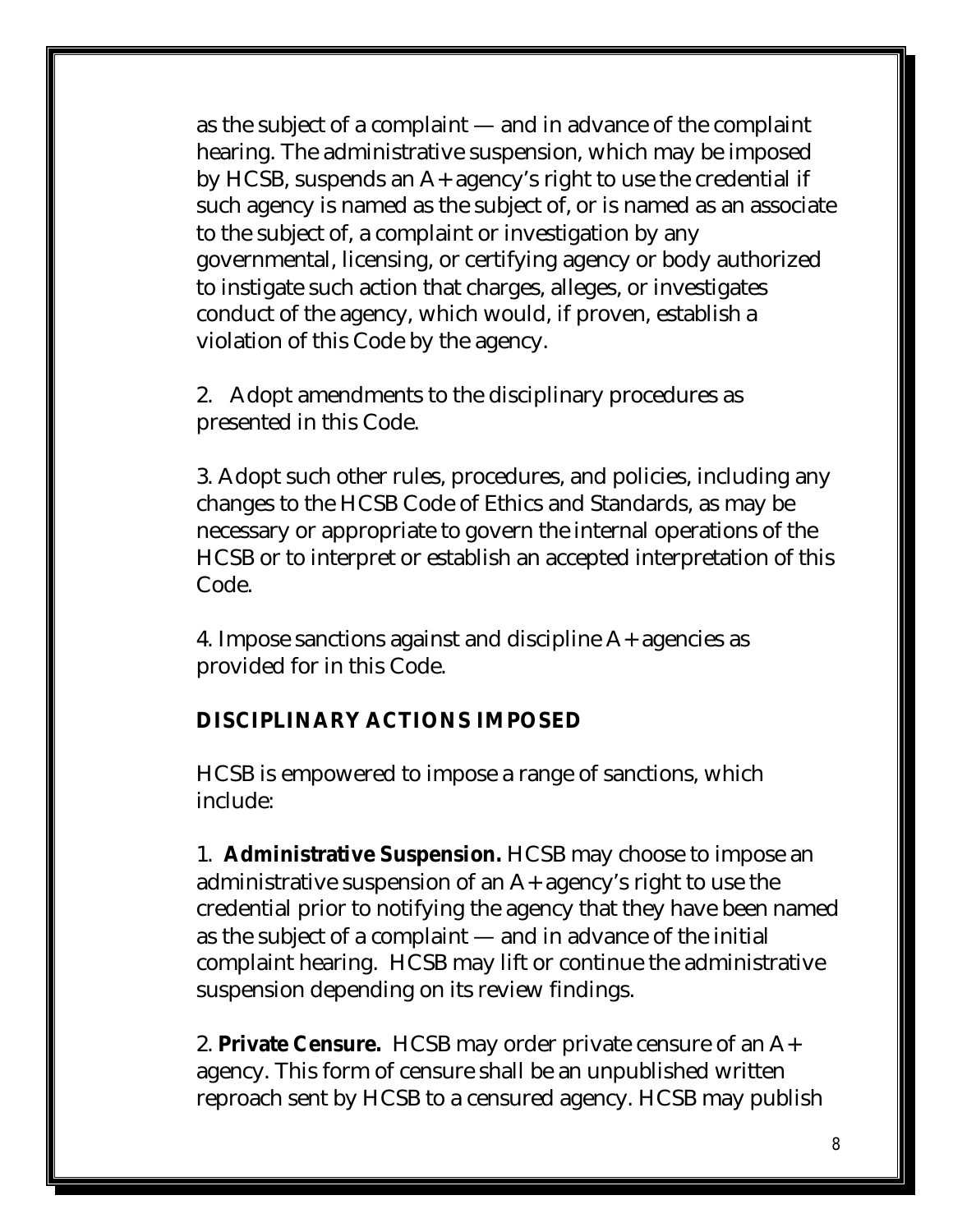the case without naming parties involved.

3. **Public Censure.** HCSB may order that a public letter of censure be issued against an agency, which letter shall be a publishable written reproach of the agency's behavior.

4. **Suspension.** HCSB may order suspension of the right of the agency to use the credential for a specified period of time, not to exceed three (3) years, for those agencies whose violations of the Code are deemed less egregious. HCSB may assign these agencies certain educational or other tasks, completion of which is required in order to lift the suspension. HCSB reserves the right to publish the fact of suspension together with identification of the agency in a press release or by another method, although the fact of an administrative suspension is not published. After a suspension has been lifted, the agency may be required to reinstate or recertify under terms prescribed by HCSB.

5. **Revocation.** HCSB may order permanent revocation of an A+ agency's right to use the credential. In the event of a permanent revocation, HCSB reserves the right to publish the fact of the revocation together with identification of the agency on HCSB's website, or by another method. Unless otherwise mandated by HCSB, revocation of an agency's right to use the credential shall be permanent.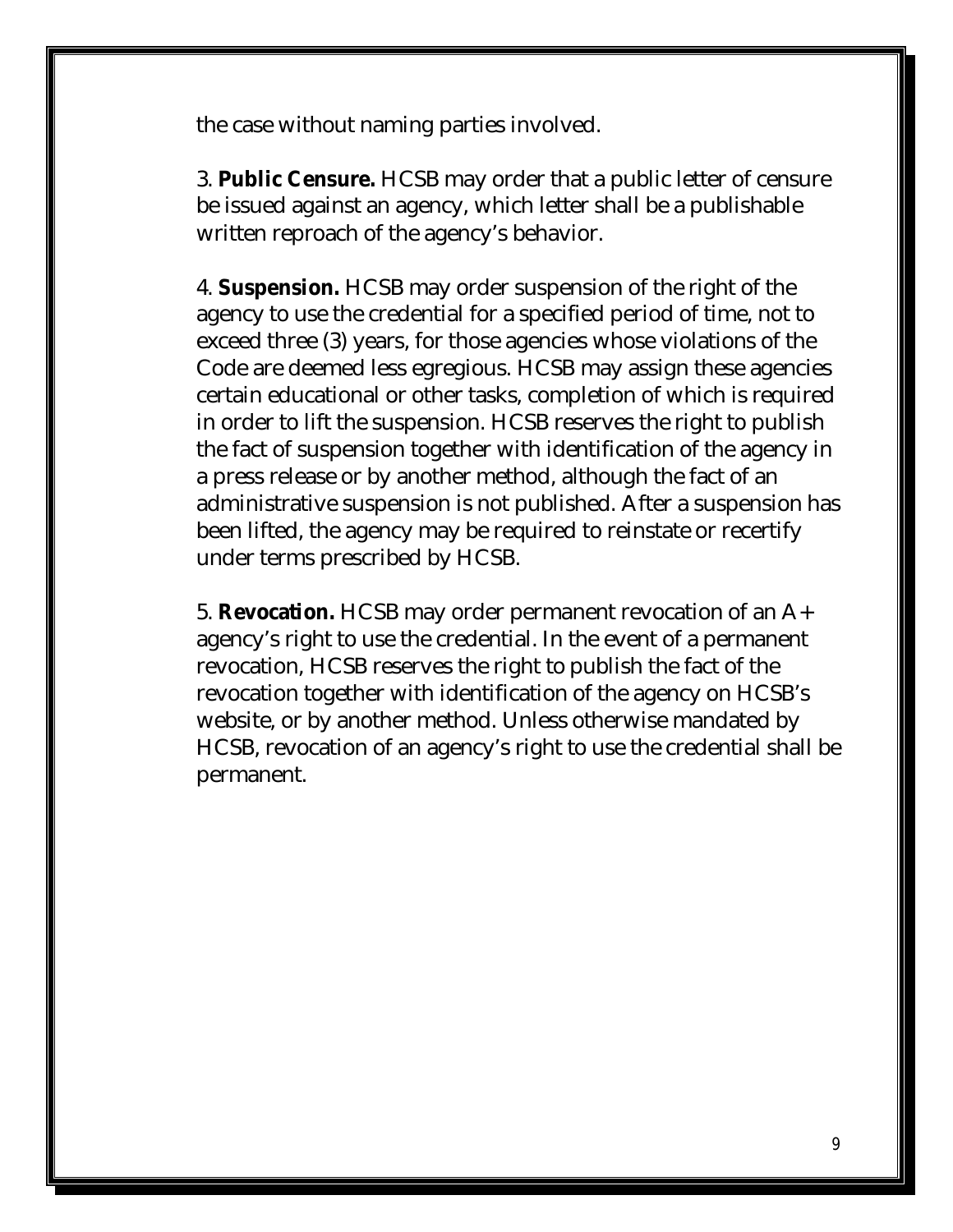# Appendix A

# **Sample Monthly Disclosure Form**

Please answer each question below honestly and to the best of your ability. Failure to disclose any criminal or civil action against the agency will result in revocation of A+ Rating, and will consequently be publicly censored.

This form is to be completed and returned to HCSB on a monthly basis.

Return to HCSB no later than the 5th of each month.

In the last 30 days has the agency, it's administrators, staff or caregivers

**\_\_\_\_\_\_\_\_\_\_\_\_\_\_\_\_\_\_\_\_\_\_\_\_\_\_\_\_\_\_\_\_\_\_\_\_\_\_\_\_\_\_\_\_\_\_\_\_\_\_\_\_\_\_\_\_\_\_\_\_\_\_\_\_** 

**\_\_\_\_\_\_\_\_\_\_\_\_\_\_\_\_\_\_\_\_\_\_\_\_\_\_\_\_\_\_\_\_\_\_\_\_\_\_\_\_\_\_\_\_\_\_\_\_\_\_\_\_\_\_\_\_\_\_\_\_\_\_\_\_** 

\_\_\_\_\_\_\_\_\_\_\_\_\_\_\_\_\_\_\_\_\_\_\_\_\_\_\_\_\_\_\_\_\_\_\_\_\_\_\_\_\_\_\_\_\_\_\_\_\_\_\_\_\_\_\_\_\_\_\_\_\_\_\_\_\_

\_\_\_\_\_\_\_\_\_\_\_\_\_\_\_\_\_\_\_\_\_\_\_\_\_\_\_\_\_\_\_\_\_\_\_\_\_\_\_\_\_\_\_\_\_\_\_\_\_\_\_\_\_\_\_\_\_\_\_\_\_\_\_\_\_

1. Been accused or convicted of a felony?

No Yes: Explain

2. Been a defendant or respondent in any criminal proceeding relating to the/their professional business conduct, or is currently named as a party in any such action?

No Yes: Explain

3. Been a defendant or respondent in a civil action, which includes, but is not limited to, a lawsuit, arbitration, or mediation relating to the/their professional or business conduct, or is currently named as a party in any such action?

No Yes: Explain